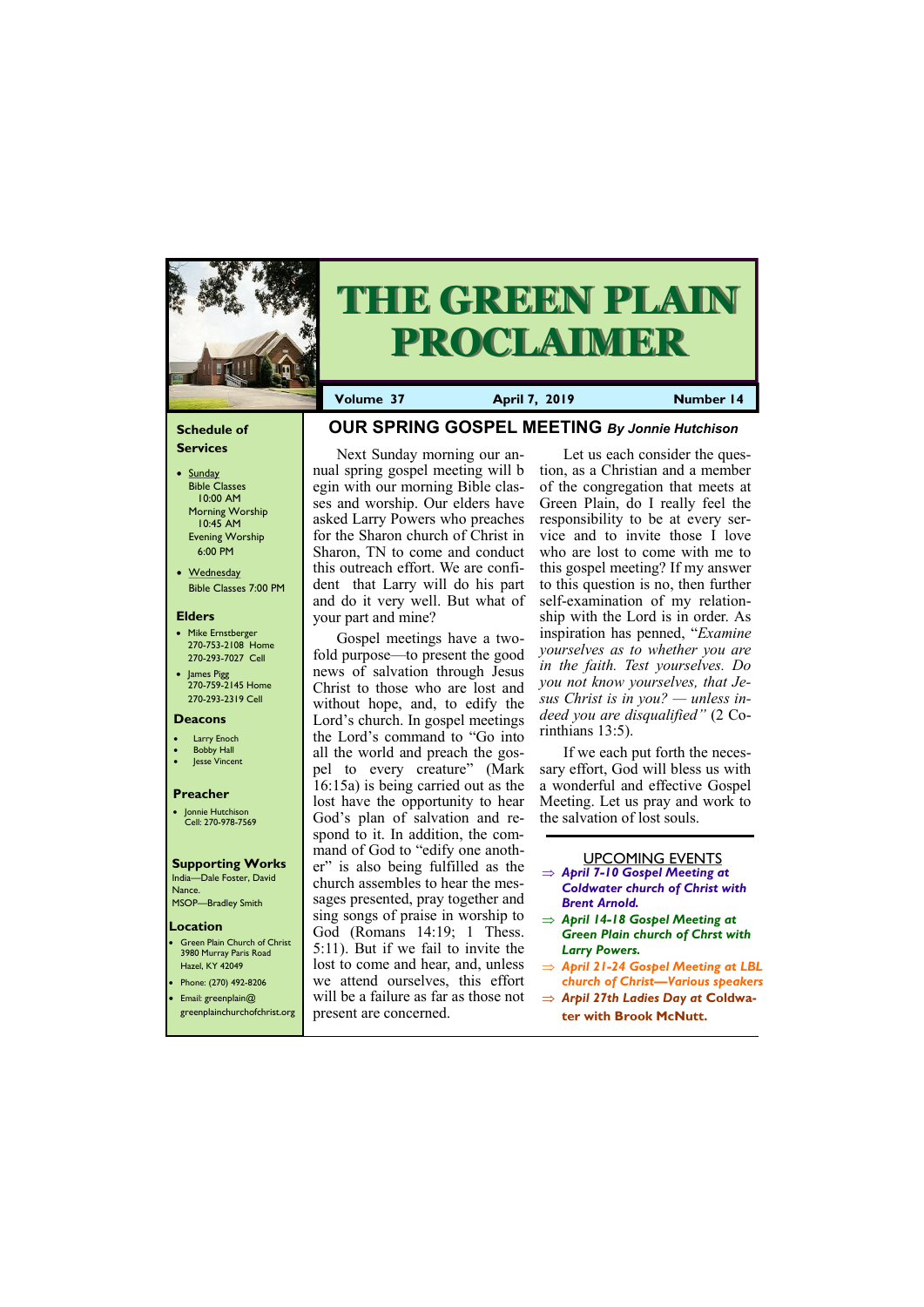## NEWS AND NOTES

- *REMEMBER IN PRAYER: Green Plain members*: Paul Brandon Lori Brandon, Peggy Jarvis, Rex and Margaret Enoch, Will Ed Travis , Mary Crutchfield, Vickie and Kaitlyn Canter, Joanne Barnes. Frank Towery, Maxine Pool, Nancy Meacham, Hayes and Marjorie Grady, Mary Lowrie, Jim Fielder, Larry Enoch and Jesse Vincent.
- **Family and Friends:** Betty Pond, Naomi Pigg, Byron White, Meredith Enoch, Kenneth Mizell, Walter Bryars, Ann Workman, Mike and Dollie Kiser, Will and Nancy Winchester, Dean Carroll, Maryanne Stubblefield, Annie Lyons, Kenzie Murdock, Jim Hutson, Amy Lyons, Janice Canter, Maryanne Pedigrew, Dale Foster and Thomas Cooper. If you know of those who need to be added or removed from our prayer list please write down their names and hand it to Jonnie.
- **LOCAL EVENTS:** The Spring session of the **Green Plain School of Biblical Studies** continues each Monday, through May 27th. Our **Spring Gospel Meeting** is scheduled for **April 14-18** with Larry Powers preaching. Printed announcements are available in the front lobby.
- **Pantry items for April** 7—Swet Peas; 14—Mixed Vegetables; 21—paper Towels; 28—Great Northern Beasns.
- Please remember our **snacks for the hospital program** and place your items in the baskets in the lobby.
- **PASS IT ON!** When you have finished reading this bulletin, why not pass it on to a loved one, friend or neighbor. Use this as a tool to spread the gospel. Or, pick up extra copies to hand or mail to others.
- **See our Facebook page** for announcements, updates and articles. Access to past editions of this bulletin are available on our website at http://greenplainchurchofchrist.org.
- **Mission Work:** Please continue to pray for the preachers this congregation is supporting in India and for Dale Foster, Ronnie Gootan, David Nance and Mike Kiser in their respective works.
- Watch **"A Bible Answer"** each Sunday morning at 8:00 am on WQWQ TV in Paducah, KY. This program is also available on their website at abibleanswertv.org and on GBN and YouTube**.**
- **April 2019 Anniversaries: None. Birthdays:** Mary Lowrie 4-3; Kaitlyn Canter 4-8; Dave Thompson 4 -24; Steve Enoch 4-27; Sue Hall 4-29; . If we have left anyone out please let us know so we may put it in next weeks bulletin.
- **"the effective fervent prayer of a righteous man avails much" (James 5:16b).**



**Page 2**

*BIBLE RESEARCH QUESTION*

**This Week: Why was Jesus baptized by John?**

**Last Week**: *Who was present when Jesus ascended into heaven?* Answer: The apostles (minus Judas), "two men in white apparel", and Jesus (Acts 1:4-11; See also Mark 14:14-20; Luke 24:50-52).



| $\frac{1}{2}$ and $\frac{1}{2}$ ive $\frac{1}{2}$ $\frac{1}{2}$ ive $\frac{1}{2}$ |  |
|-----------------------------------------------------------------------------------|--|
|                                                                                   |  |
|                                                                                   |  |
|                                                                                   |  |
|                                                                                   |  |
|                                                                                   |  |
|                                                                                   |  |
|                                                                                   |  |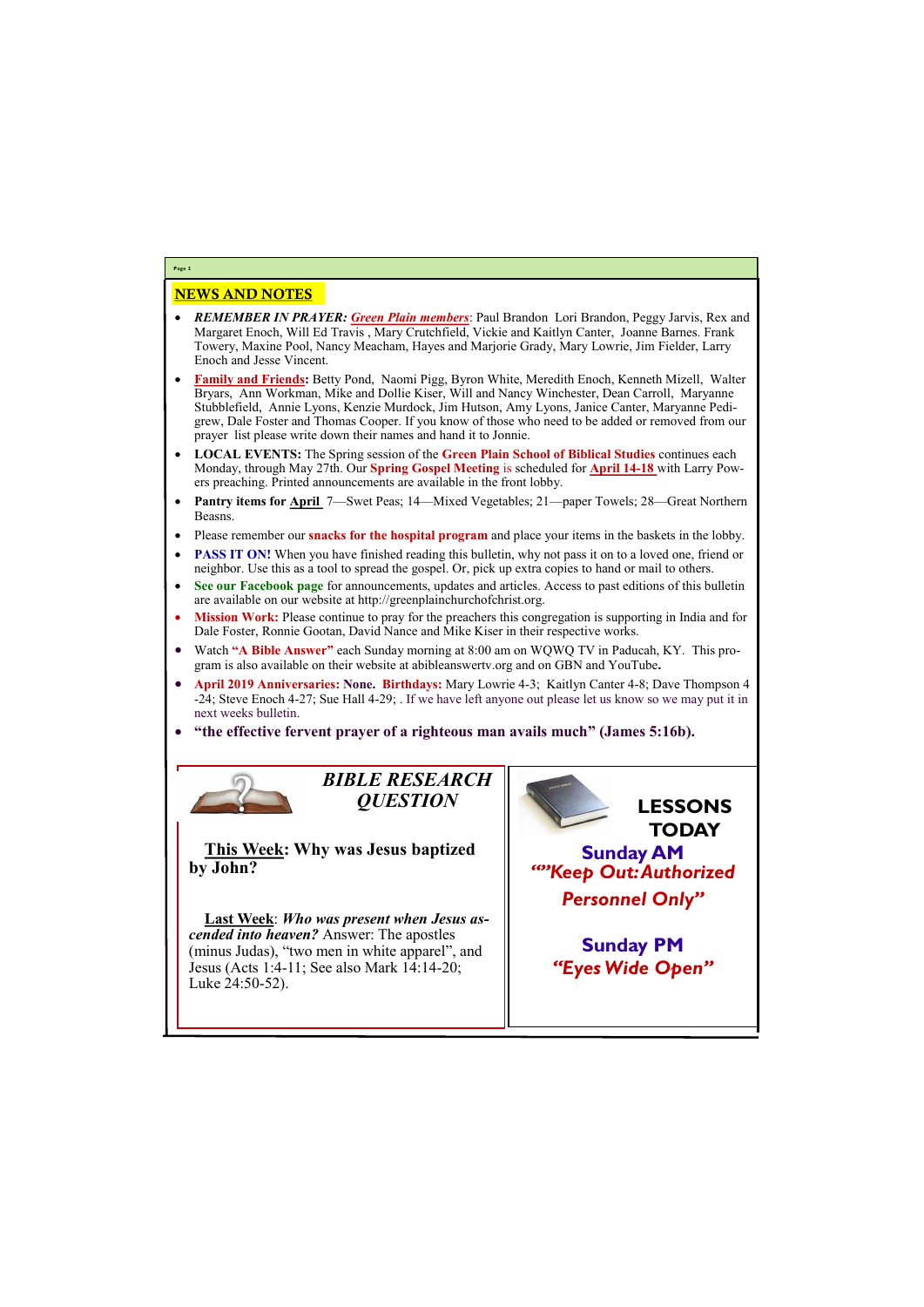**Page 3**

# **COMING TO EVERY SERVICE OF THE GOSPEL MEETING By Dan Jenkins**

The gospel meeting with Larry Powers begins this Sunday, and it seems so appropriate to emphasize the importance of every member being present for every service. This has nothing to do with my personal opinion about this, but there are spiritual reasons for why this should happen. Obviously, there are those who, because of physical reasons beyond their control (work, sickness, transportation problems, etc.), could not come, but the following reasons apply to the rest of us. Look at the spiritual reasons for this.

**I am coming to every service because Jesus will be present.** There is no greater reason than this. The Lord said, "If anyone serves Me, let him follow Me; and where I am, there My servant will be also" (John 12:26). Every Christian should be described in this verse, for every Christian should be one who serves Him. Every Christian should be one who follows Him. Now Jesus says that those who serve Him and follow Him will be where He is. It is folly to think that the Lord will be absent from any service of the meeting. Where do you think His servants and followers should be?

**I am coming to every service because the lost will be there, and the gospel will be preached to them.** There is no doubt that the church has worked diligently to invite others to come, and past experience shows that they will come. There is no doubt that Preacher Truth will preach the gospel clearly to them. There is also no doubt that my presence will contribute to the impact the services will have on them. I want to be part of the salvation of the lost in my County. My absence reveals if I am seriously concerned about those in sin.

**I am coming to every service because the FAMILY needs me to be present.** My brothers and my sisters have prayed and invited others to come with the expectation that the Lord's family will be present to welcome those friends who will come. My absence will not only send a silent message to those who come, but it will discourage those who have finally made headway in getting others to come. Think about it. My physical presence or absence reveals how much I actually enjoy being with my FAMILY.

**I am coming to every service because I hunger and thirst after righteousness.** I have not arrived at the place in my life where my righteousness is complete. I know I need to be fed from the Lord and drink from the fountain of life. I know that preaching has changed my life and fed me in the past, and that it will feed me now.

**I am coming to every service because there is no place I would rather be.** Think about this! What possible reason can there be for being elsewhere?

—churchofchristarticles.com

**"Would You Be Free from the Burden of Sin There's POWER in the B LOOD**!"

**"knowing that you were not redeemed with corruptible things, like silver or gold, from your aimless conduct received by tradition from your fathers, but with the precious blood of Christ, as of a lamb without blemish and without spot" -** *1 Peter 1:18-19*